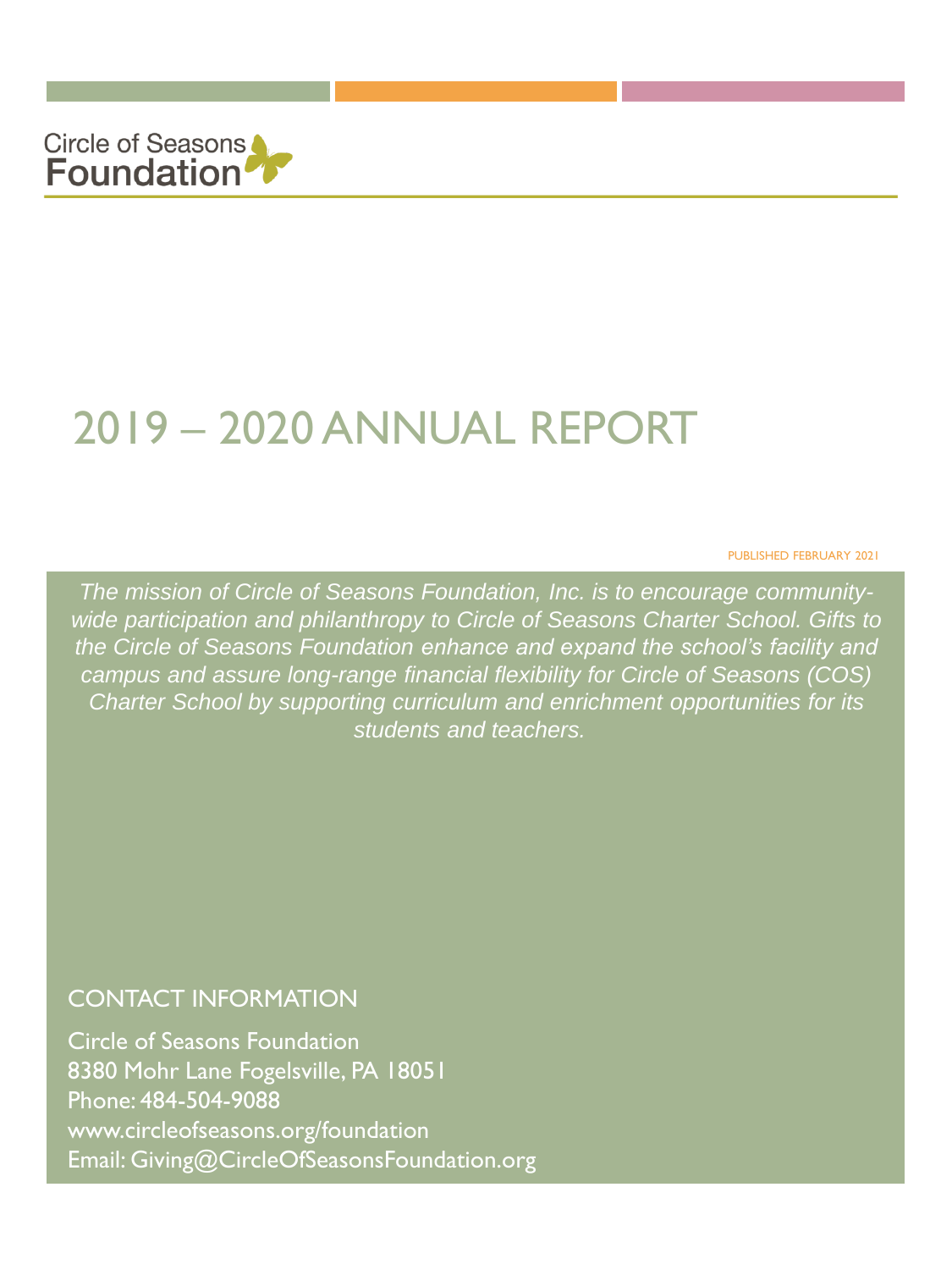*On behalf of the Circle of Seasons Foundation Board of Trustees, we want to take this opportunity to sincerely thank each and every person who made a contribution to our organization. The Circle of Seasons Foundation plays a key role in securing funds that continue to provide innovative educational opportunities to nearly 425 students from over 25 school districts. These gifts keep Circle of Seasons Charter School on the cutting edge of Public Waldorf education. We've been able to accomplish this with the continued philanthropic support of donors, sponsors, and friends of the Circle of Seasons Foundation. We couldn't do it without you! We look forward to a future full of energy, growth, and opportunity for all in the Circle of Seasons community.*

> *With Sincere Appreciation, Kara Skeans, President*

### FOUNDATION BOARD OF TRUSTEES

Mari Nebbaki,

**Treasurer** 



Kara Skeans,

President

Kathy Meath, Liaison to the COS Board of **Trustees** 

> Elena Steidinger, Liaison to the COS Administration



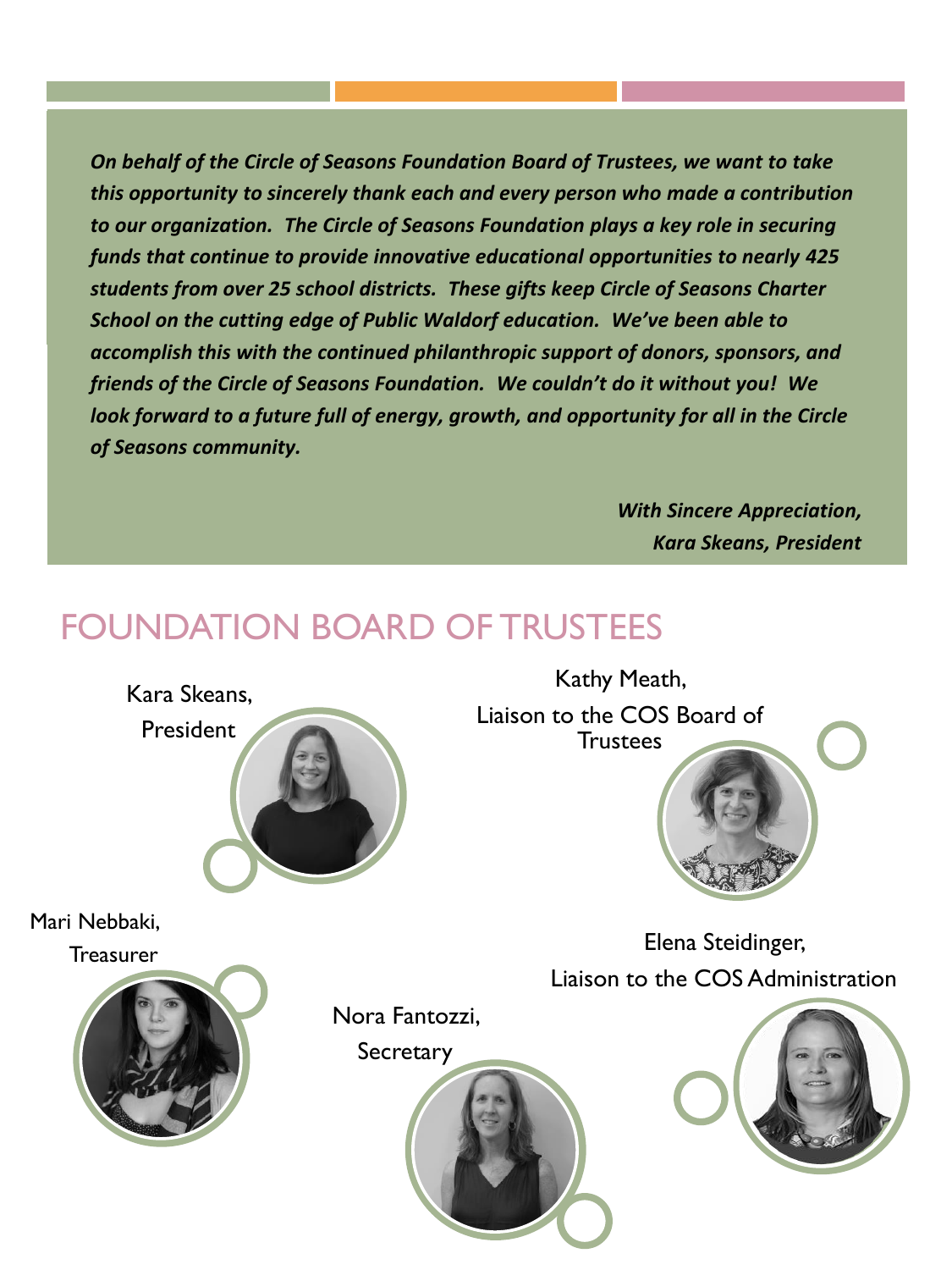### INSTRUMENTAL MUSIC

Although music is present in all grade levels at Circle of Seasons, a dedicated instrumental music program begins in grade 4, where students are able to learn on the violin or the cello. Beginning in 6<sup>th</sup> grade, additional instruments like woodwinds, percussion and brass are introduced to round out the orchestra. Individual instruction is supplemented by weekly orchestra training with all students from  $4<sup>th</sup> - 8<sup>th</sup>$ grade.

During the 2019-2020 school year, the Circle of Seasons Foundation was able to provide **\$9,000** toward the purchase of instruments. This helps ensure consistent education by eliminating the need for transporting the larger instruments to and from school, as well as offering a large variety of instruments for students to use during their school day.





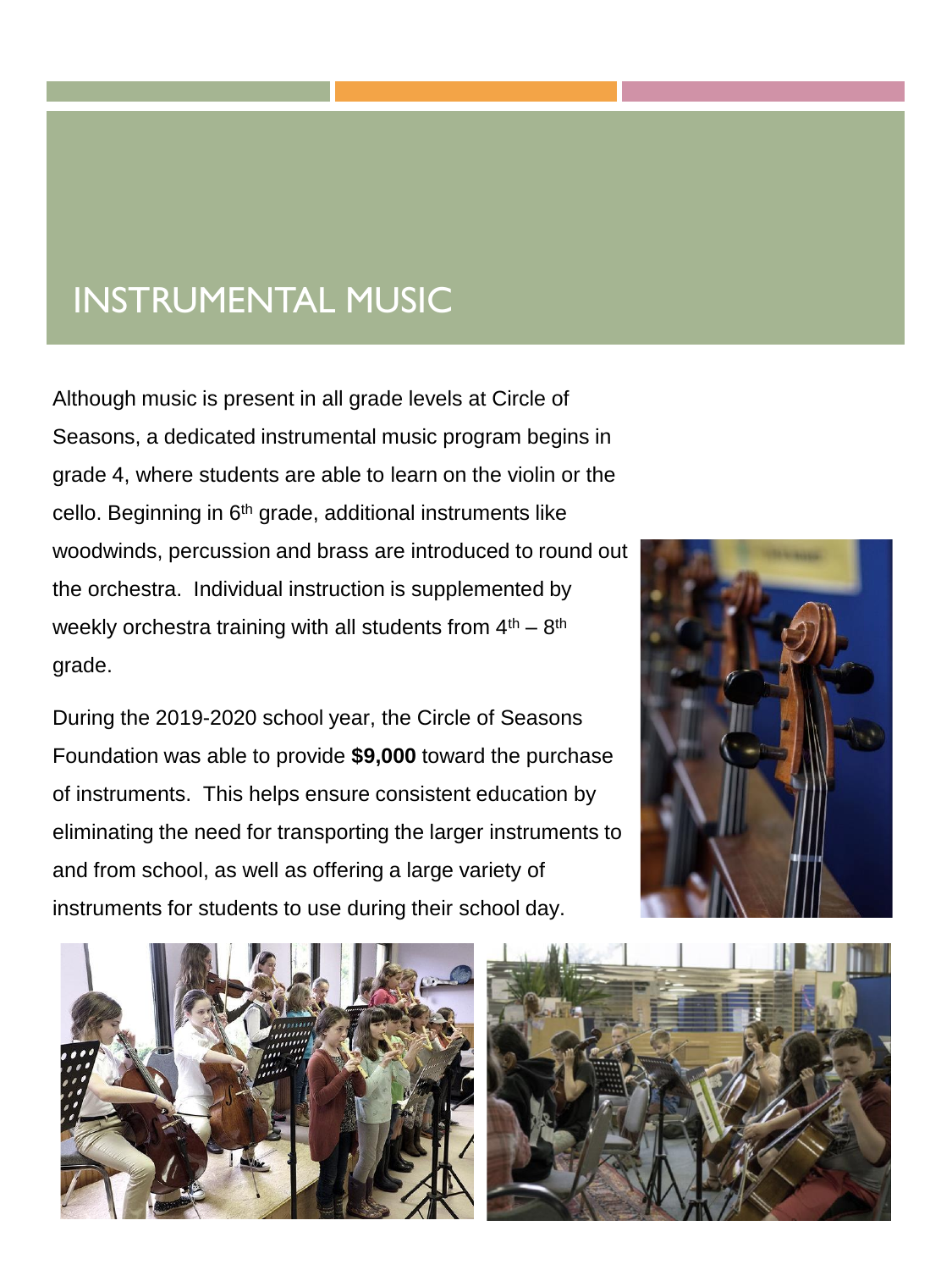### GARDENING

The Gardening Program provides children with experiential learning opportunities across academic disciplines including math, biology, chemistry, nutrition, social science and visual art. Age and developmentally appropriate instruction allows students to become more connected with nature, understand healthy food choices, learn about farming and agricultural practices and develop a sense of spatial awareness.

During the 2019 – 2020 school year, the Circle of Seasons Foundation was able to provide **\$1,940** toward the purchase of gardening equipment that students will use to enhance both their education and the beauty of the campus during the coming year!

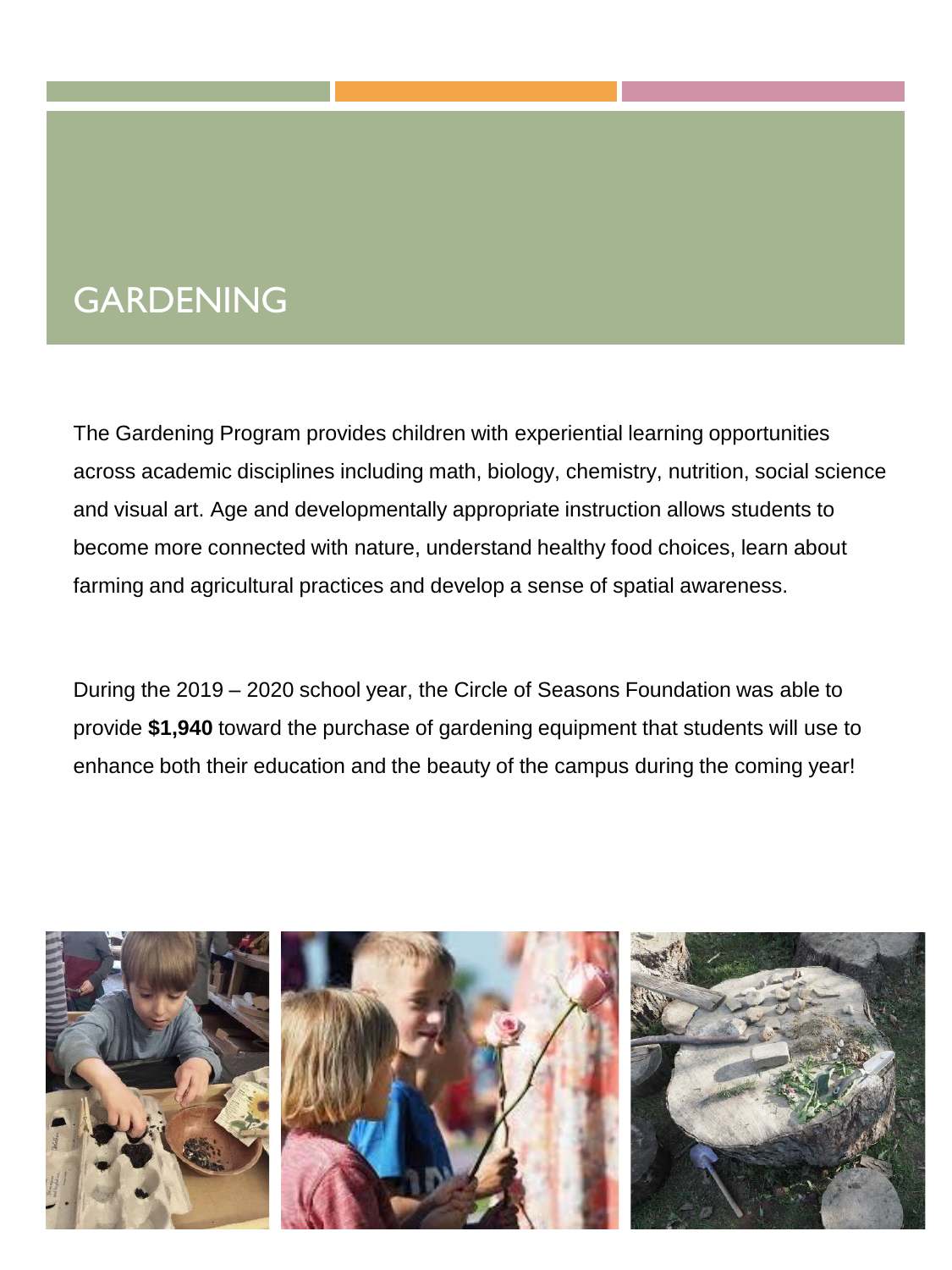### MANUAL ARTS

The Manual Arts program begins in 5<sup>th</sup> grade and offers students the ability to "think with their hands". The woodworking program allows students to conceptualize, design, plan and materialize creations that are entirely their own. This sensory program enhances learning by bridging traditional classroom learnings in math and science with the problem solving and collaboration offered in the studio. Through the competencies gained in this classroom, students gain a sense of pride and accomplishment!

During the 2019 – 2020 school year, the Circle of Seasons Foundation was able to provide **\$1,940** toward the purchase of raw materials and tools.



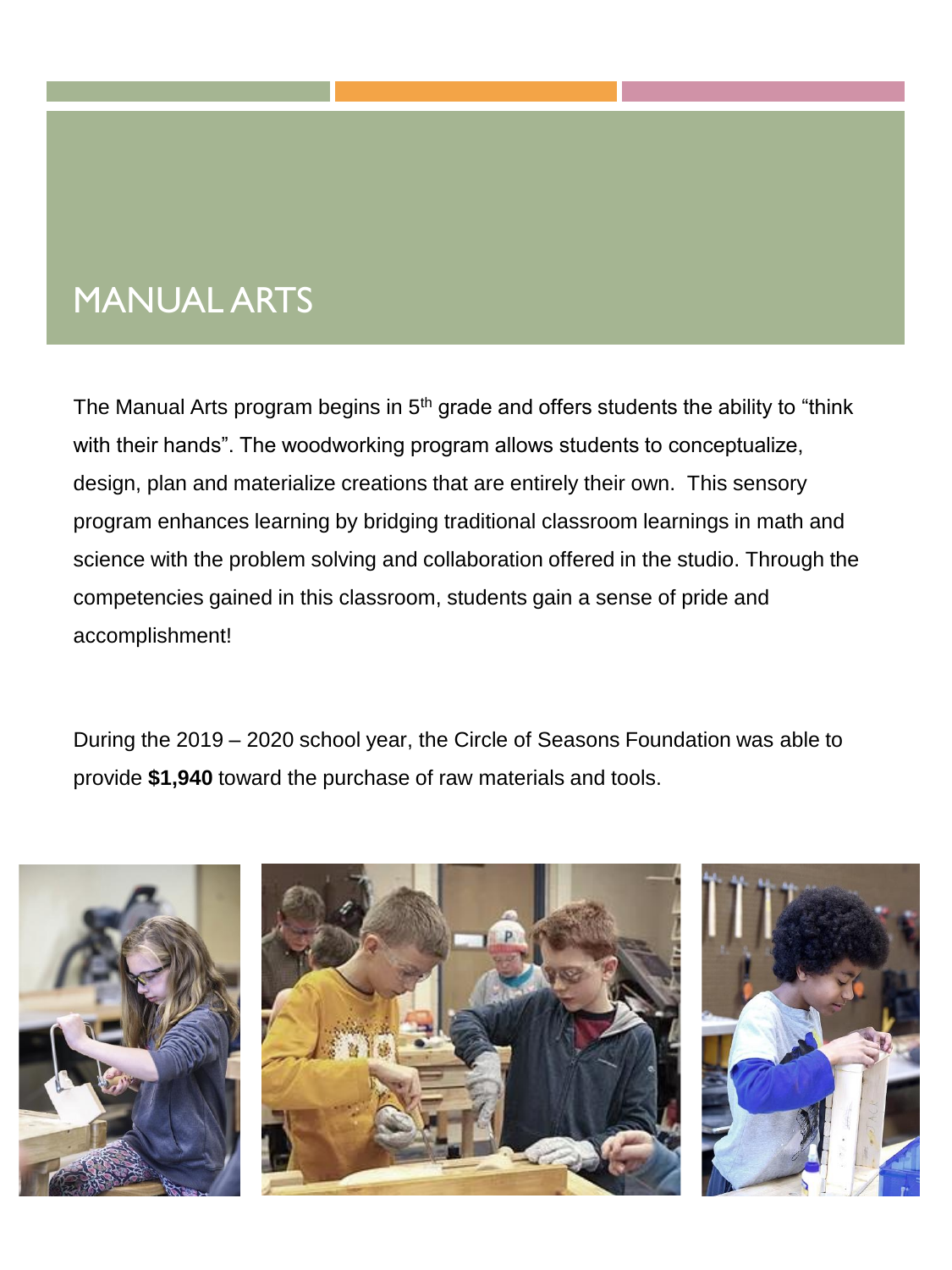## 2019 – 2020 FINANCIAL SUMMARY



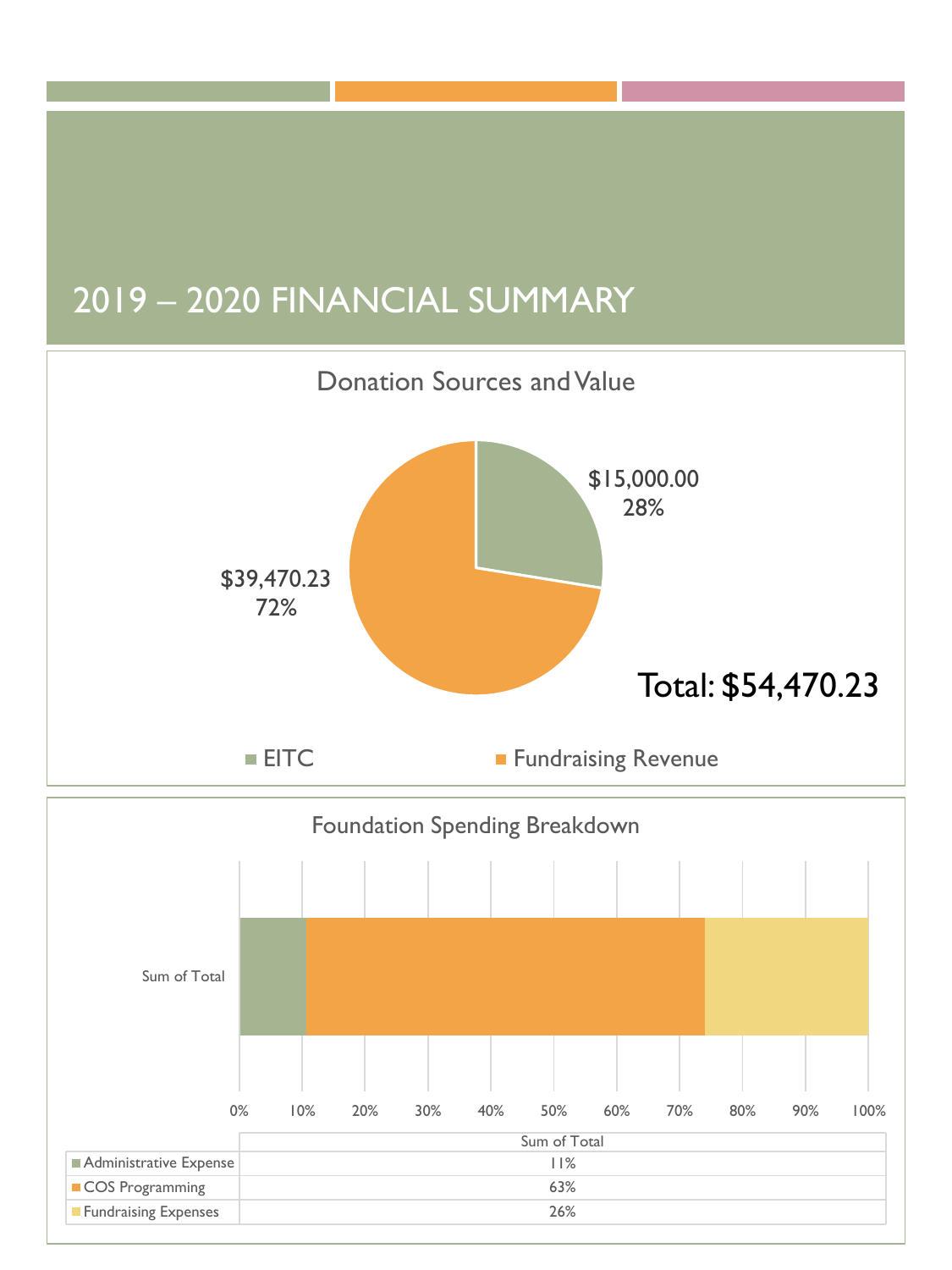### **DONORS**

*We would like to extend our most heartfelt gratitude to the following businesses and individuals whose generosity made this year's programming a possibility:*